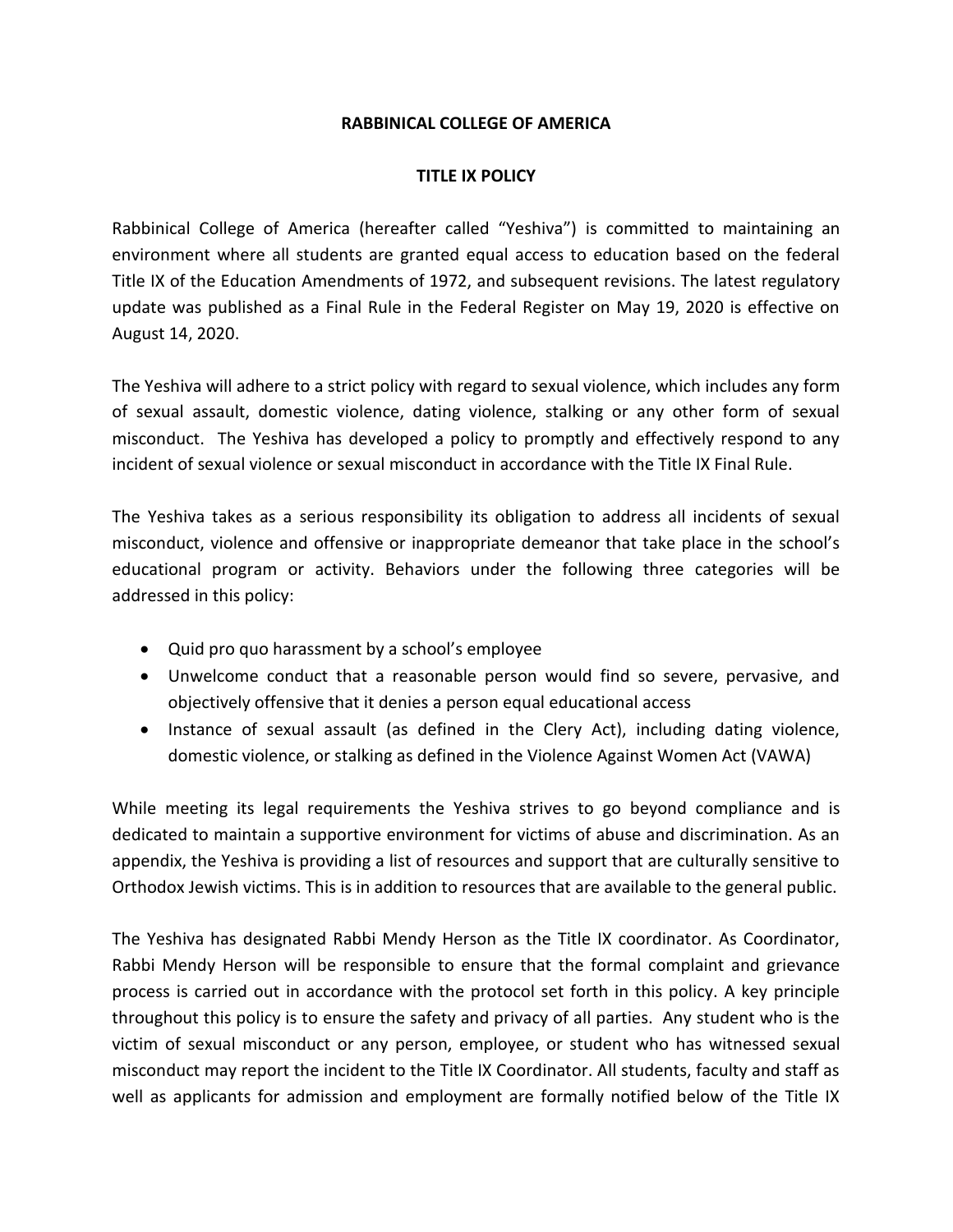Coordinator's name and contact information, which is also available on the institution's website www.rca.edu

| NAME OF TITLE IX COORDINATOR:                 | Rabbi Mendy Herson                    |
|-----------------------------------------------|---------------------------------------|
| WORK ADDRESS OF TITLE IX COORDINATOR:         | 226 Sussex Ave., Morristown, NJ 07960 |
| <b>EMAIL ADDRESS OF TITLE IX COORDINATOR:</b> | info@rca.edu                          |
| PHONE NUMBER OF TITLE IX COORDINATOR:         | 973-267-9404                          |

# **The Grievance Process**

The Grievance Process is a set of protocols The Yeshiva will follow when responding to any complaint of sexual violence or harassment. The following are the key participants of the grievance process. (A current list of names occupying the Institutional positions is attached to this policy.)

- Complainant *individual who is alleged to be the victim of conduct that could constitute sexual harassment*
- Respondent *an individual who has been reported to be the perpetrator of conduct that could constitute sexual harassment*
- Title IX coordinator *Institutional employee who receives the initial complaint and oversees that the grievance process is carried out*
- Investigators *Institutional employee(s) who investigates the claim and produces evidence*
- Advocates *third parties who represent Complainant and Respondent in a live hearing*
- Decision Maker *Institutional employee(s) who reviews evidence, listens to the arguments of the advocates at a live hearing and decides if the respondent is innocent or guilty*

All Title IX personnel, including Title IX coordinators, investigators, and decision makers must be free from conflict of interest or bias for or against either party. All personnel will receive training on:

- The definition of sexual harassment as per the current federal Rules,
- The scope of activities covered (i.e. the school's education programs, activities and campus facilities),
- How to conduct an investigation and grievance including hearings, appeals, and informal resolution processes, and
- How to serve impartially, including by avoiding prejudgment of the facts at issue, conflicts of interest, and bias.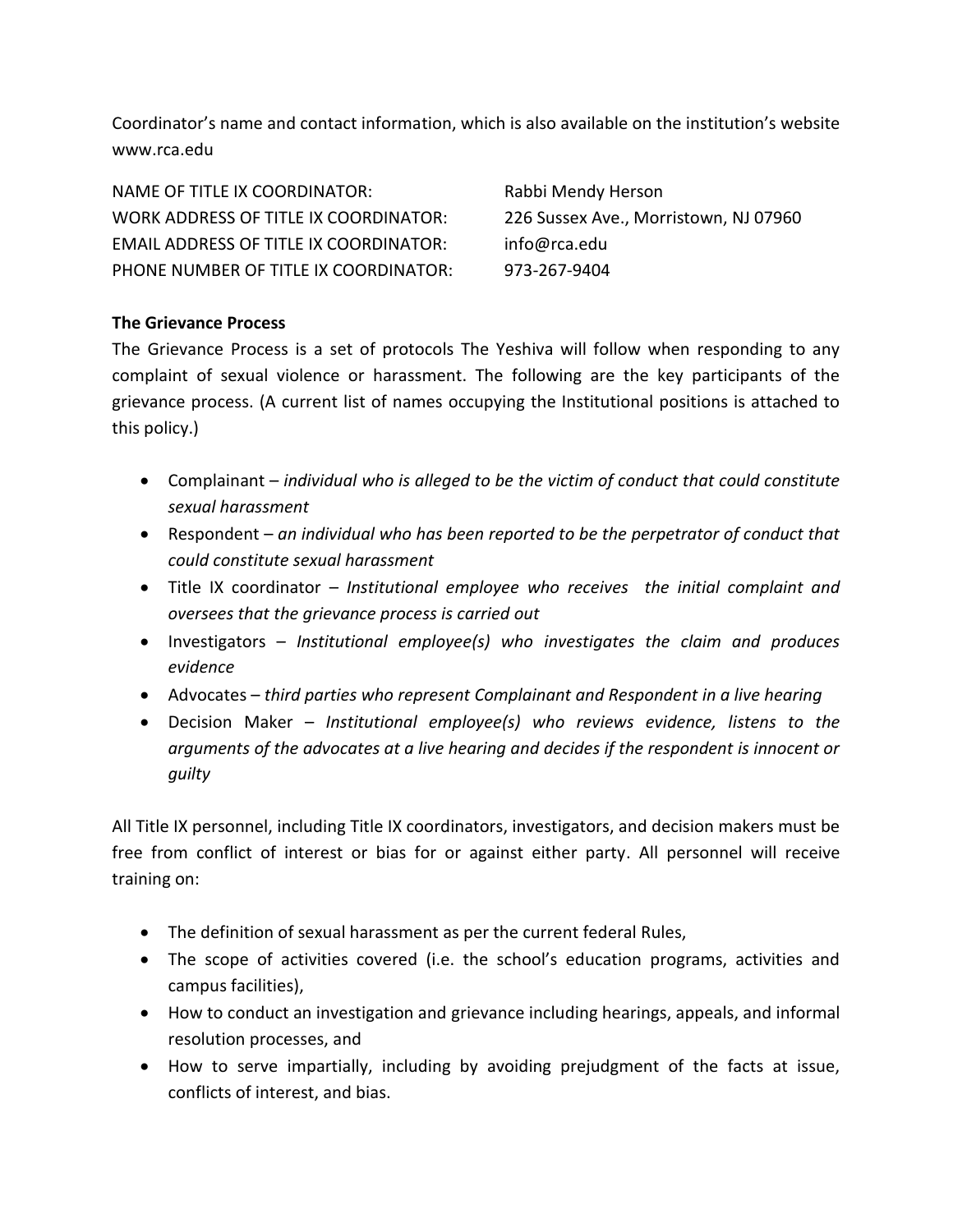To begin the process, a document known as a Formal Complaint, which alleges an incident of sexual harassment must be filed by the complainant and signed by the Title IX coordinator. Formal Complaints must be filed in writing, and may be submitted in-person, by mail or email.

If the allegations in the Formal Complaint are behaviors that do not meet the definition of sexual harassment as defined by Title IX, or the allegations took place outside of the school's education program or activity, or were against a person outside of the United States, the formal complaint will be dismissed as not being in the jurisdiction of the institution, and the complainant will be referred to other resources including law enforcement and supportive resources.

If at any point, the complainant informs the Title IX coordinator in writing that he requests a dismissal, the complaint will be dismissed. If all parties are willing, they may meet with a mediator to try to reach an informal resolution. If all parties are satisfied with the resolution the complaint may be dismissed. If at any point either party chooses to discontinue mediation, the grievance process will continue. All parties will be notified, in writing, of a dismissal.

If the allegations are behaviors that meet the definition of sexual harassment as defined by Title IX and took place within the school's education program or activity against a person inside the United States, the Title IX coordinator will send both the complainant and respondent written notice of the complaint and its allegations; and will initiate an investigation. The investigator(s) will be responsible to research the incident and gather evidence. The Yeshiva, and not the parties, will bear the primary burden of gathering evidence. To protect the privacy of all parties, and in accordance with HIPPA, the Yeshiva will not access or disclose any party's medical, psychological, or treatment records without voluntary written consent. All parties retain the right to gather evidence independently and discuss the allegations directly with the investigator(s).

Both the Complainant and Respondent have the right to select an advisor of their choice who may be, but need not be, an attorney. If a party does not have an advisor present at the live hearing, the school will provide, without fee or charge to that party, an advisor of the school's choice who is acceptable to that party. This may be, but is not required to be, an attorney. The advisor is empowered to conduct cross examination during the hearing on behalf of the party they represent.

The Yeshiva will send written advance notice of any investigative interviews, meetings, or hearings. The Yeshiva will send the parties, and their advisors, a summary of the evidence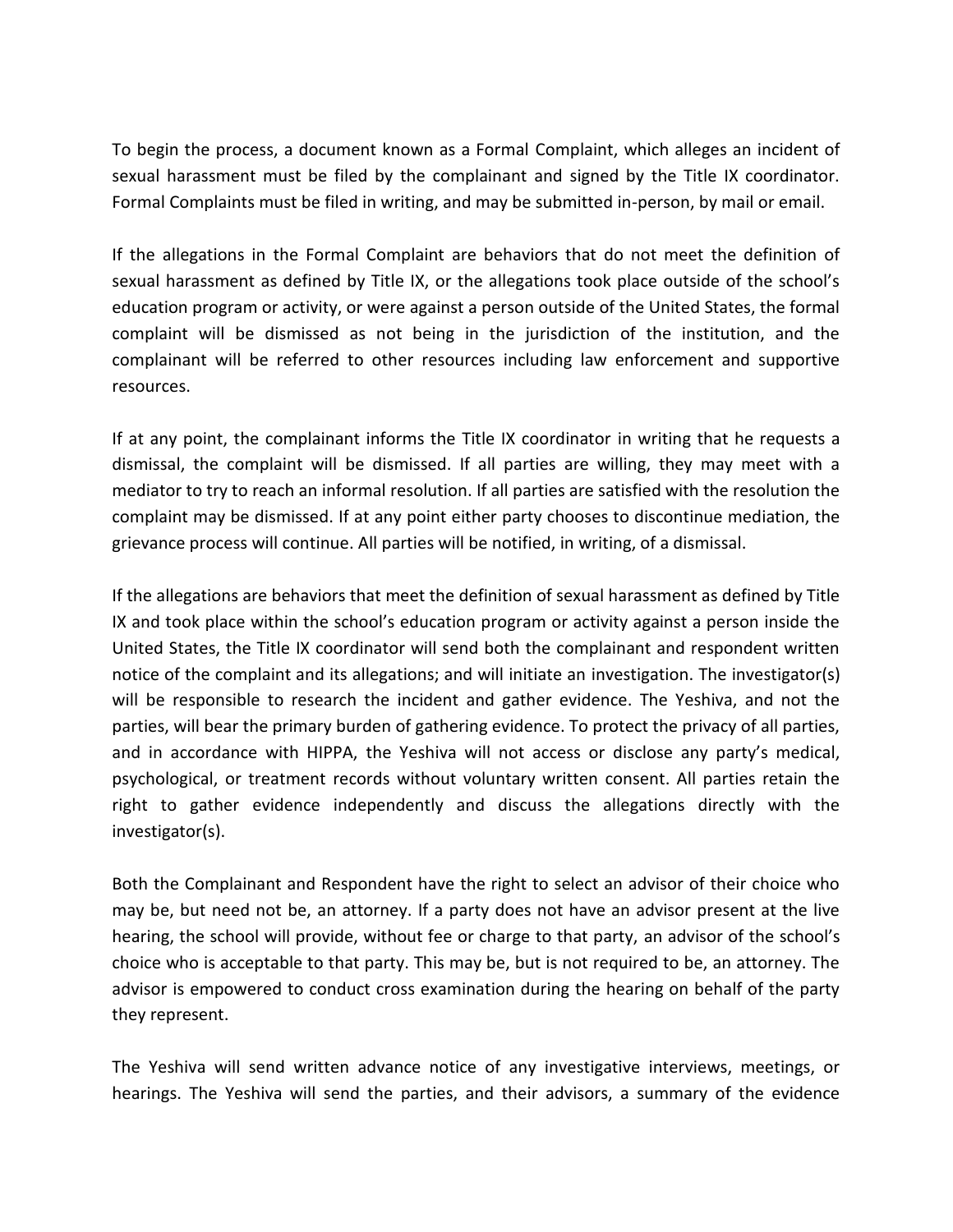directly related to the allegations, in electronic format or hard copy, with at least 10 days for the parties to inspect, review, and respond to the evidence before a formal hearing.

The Yeshiva will schedule a live hearing with the right of cross-examination. At the live hearing, the institutional Decision-maker(s) will allow each party's advisor to ask the other party and any witnesses all relevant questions and follow-up questions, including those challenging credibility. Live hearings may be conducted with all parties physically present in the same geographic location; or at the complainant's discretion, any or all parties, witnesses, and other participants may appear at the live hearing virtually (e.g. video or Zoom, etc.). The Yeshiva will create a recording, or transcript, of any live hearing for the record. The Decision-maker(s) will receive proper training on any technology that will be used at the live hearing.

The Decision-maker(s) will issue a written determination with conclusions. The determination will employ the "clear and convincing" standard of evidence regarding culpability. It will detail findings of fact as to whether the alleged conduct occurred, and the rationale for its findings as to each allegation. It will describe any disciplinary sanctions imposed on the respondent, and whether other specific remedies will be provided to the complainant. The written determination will be sent to both parties simultaneously, along with information about how to file an appeal.

All parties will have the right to file an appeal on the following bases: procedural irregularity that affected the outcome of the matter, newly discovered evidence that could affect the outcome of the matter, and/or an assertion that institutional Title IX personnel had a conflict of interest or bias that affected the outcome of the matter.

## **Supportive Measures**

The Yeshiva will inform the complainant of the available supportive measures, resources and referrals and assist the complainant is accessing those resources. The Yeshiva Supportive resources that provide culturally-sensitive and bi-lingual that offer individualized services and that are reasonably available are appended as an appendix. These resources have been vetted by the Yeshiva which has determined that they are non-punitive, non-disciplinary, and not unreasonably burdensome to the respondent; while designed to ensure equal educational access, protect safety, or deter sexual harassment. Supportive measures may be provided regardless of whether the complainant files a Formal Complaint, and before the respondent is found to be responsible.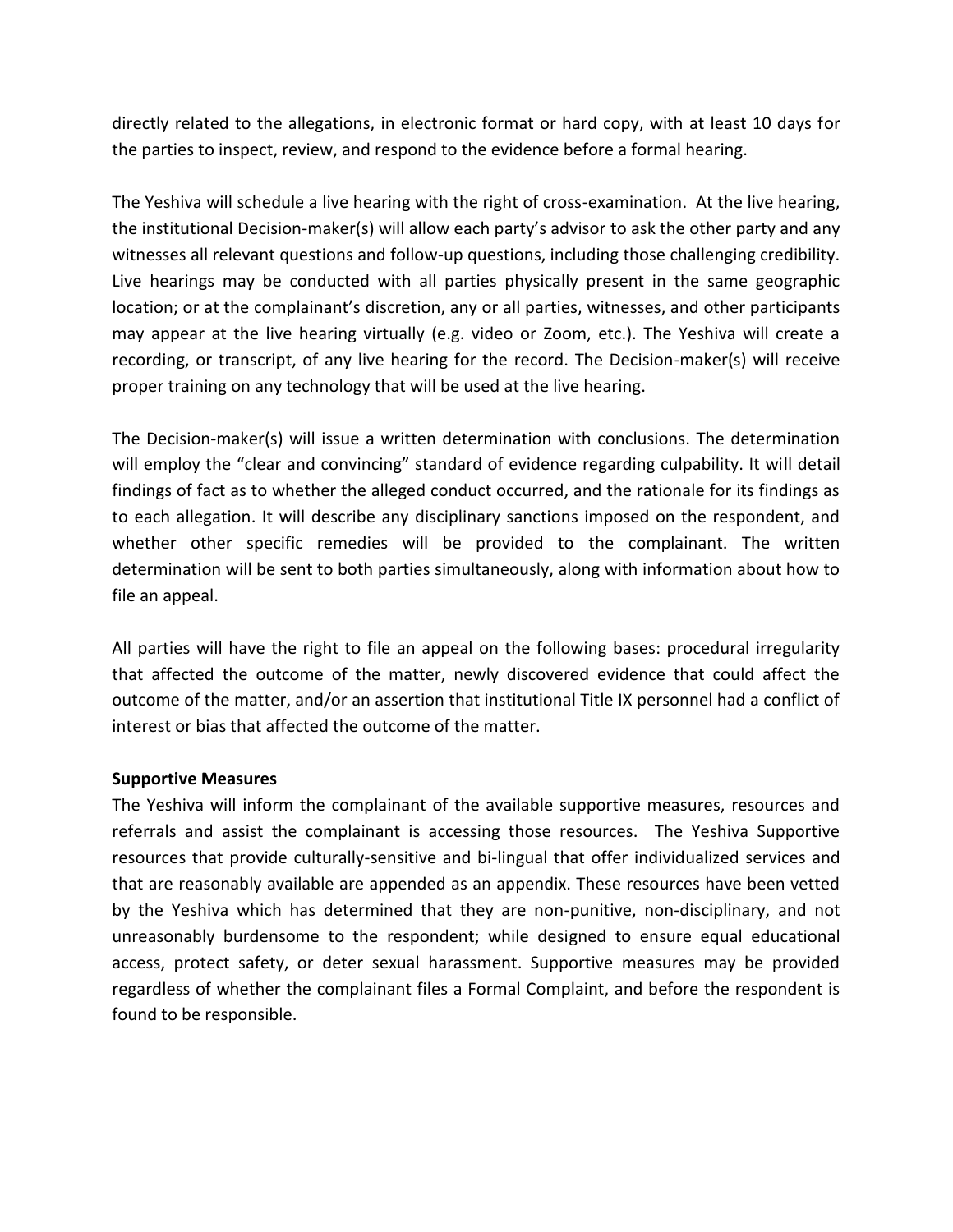#### **Remedies**

Remedies will be enforced only after the grievance process is completed, once a respondent is found to be culpable. Remedies are designed to maintain the complainant's equal access to education and may include the same individualized services described in Regulation as supportive measures. Remedies may be punitive, disciplinary, and they may be burdensome for the respondent. Remedies will be implemented based on what is reasonable under the circumstances.

#### **Resources**

National and Regional Resources:

National Domestic Violence Hotline 1−800−799−7233 https://www.thehotline.org

National Sexual Violence Resource Center 800-656-4673 https://www.nsvrc.org

RAINN National Sexual Assault Hotline 800-656-4673 https://www.rainn.org/

Title IX.com admin@titleIX.com https://www.titleix.com/campuses/

Department of Education – Know Your Rights <https://www2.ed.gov/about/offices/list/ocr/docs/know-rights-201404-title-ix.pdf>

New Jersey Coalition Against Sexual Assault Hotline 1 (800) 601-7200 [https://njcasa.org](https://njcasa.org/)

State of New Jersey Department of Families & Children 1-800-572-7233 <https://www.nj.gov/dcf/>